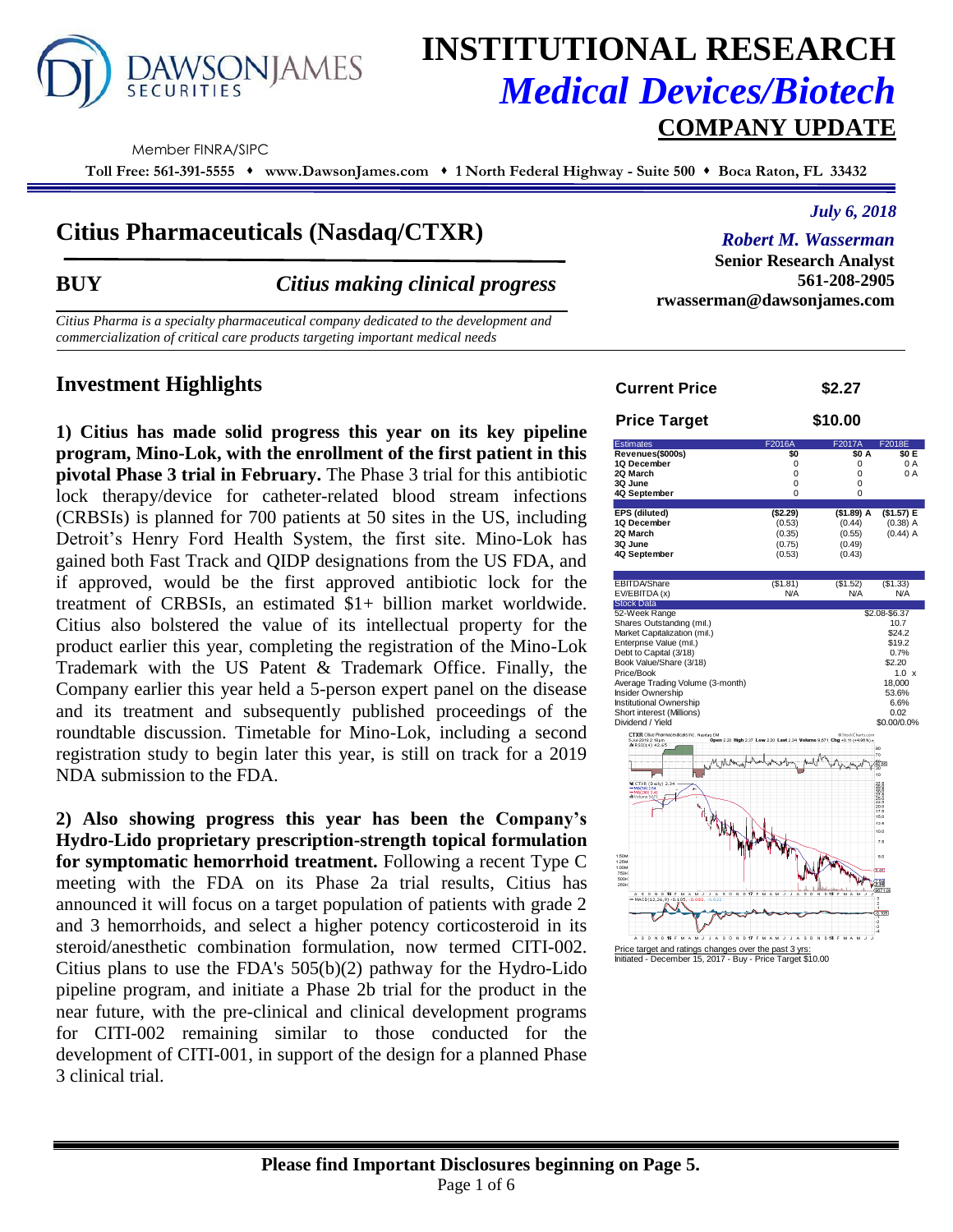**3) Finally, Citius has improved its balance sheet through recent private equity placements, including \$2 million in gross proceeds in March 2018 and \$6 million in gross proceeds closed last December, as well as from exercise of stock warrants this fiscal year.** At the end of Q2/2018 (March), the Company had \$5.0 million in cash on hand, with very little debt of less than \$200,000. For the first six months of fiscal 2018 (ending September), Citius had net losses of \$7.7 million, or (\$0.82) per share, as compared with net losses of \$4.9 million or (\$0.99) per share in the previous year period. Increased losses this year were primarily due to higher R&D expenses as the Company initiated its Phase 3 clinical trial for Mino-Lok this fiscal year, and to a lesser extent due to higher general and administrative overhead expenses necessary as part of being a public company. Operating cash burn for the first six months of fiscal 2018 was approximately \$6.5 million, and the Company has recently stated that they believe they have adequate financial resources available to last through the end of this fiscal year. Our estimate for net loss for fiscal 2018E for Citius is \$16.5 million, or (\$1.57) per share. The Company also continues its active program of targeted acquisitions and business development, focusing on areas of adjunctive cancer care, such as infection, chronic pain, and nausea.

#### **Conclusion/Stock Valuation**

Possibly due to its recent formation as a public company a little more than two years ago, the share price performance of Citius Pharmaceuticals has lagged others in the medical device/pharmaceutical area. However, with an advanced and progressing product pipeline in several large medical markets, a recently-strengthened balance sheet, an experienced management and advisory team on board, and a number of developmental milestones and catalysts expected in the near-term, Citius shares may soon attract both growth-oriented and value-oriented investors. Thus, we believe CTXR shares may soon follow those of other medical device stocks which have recently exhibited strong price appreciation, and therefore we are maintaining our Buy rating on CTXR shares and 12-18 month price target of \$10.00 per share. (For additional information on our stock valuation analysis of CTXR shares please refer to our Initiation Report dated December 15, 2017)

#### **Risk Factors**

**In addition to normal economic and market risk factors that impact most equities and the common risks shared by Citius Pharma with other companies in the industry, we believe an investment in CTXR involves the following risks:**

- **Reliance on key management** At present, CTXR relies on several key members of its management team who either founded the Company or have been in key executive positions for an extended period of time. Should one or more of these key executives leave the Company, CTXR could find it difficult to replace their long-standing knowledge of operations and industry expertise.
- **Reliance on future partnerships –** To date, CTXR has not signed major development partnerships for its product candidates. However, in the future the Company may decide or be required to sign such agreements, and as such certain factors related to product marketing and/or new product development may be determined by third parties and out of the control of Company management.
- Limited stock liquidity Trading volume in CTXR stock is comparatively light and these shares have a relatively limited history of trading compared with other healthcare stocks. As such, news regarding CTXR, its target market, partners and/or competitors could lead to significant volatility in the stock price.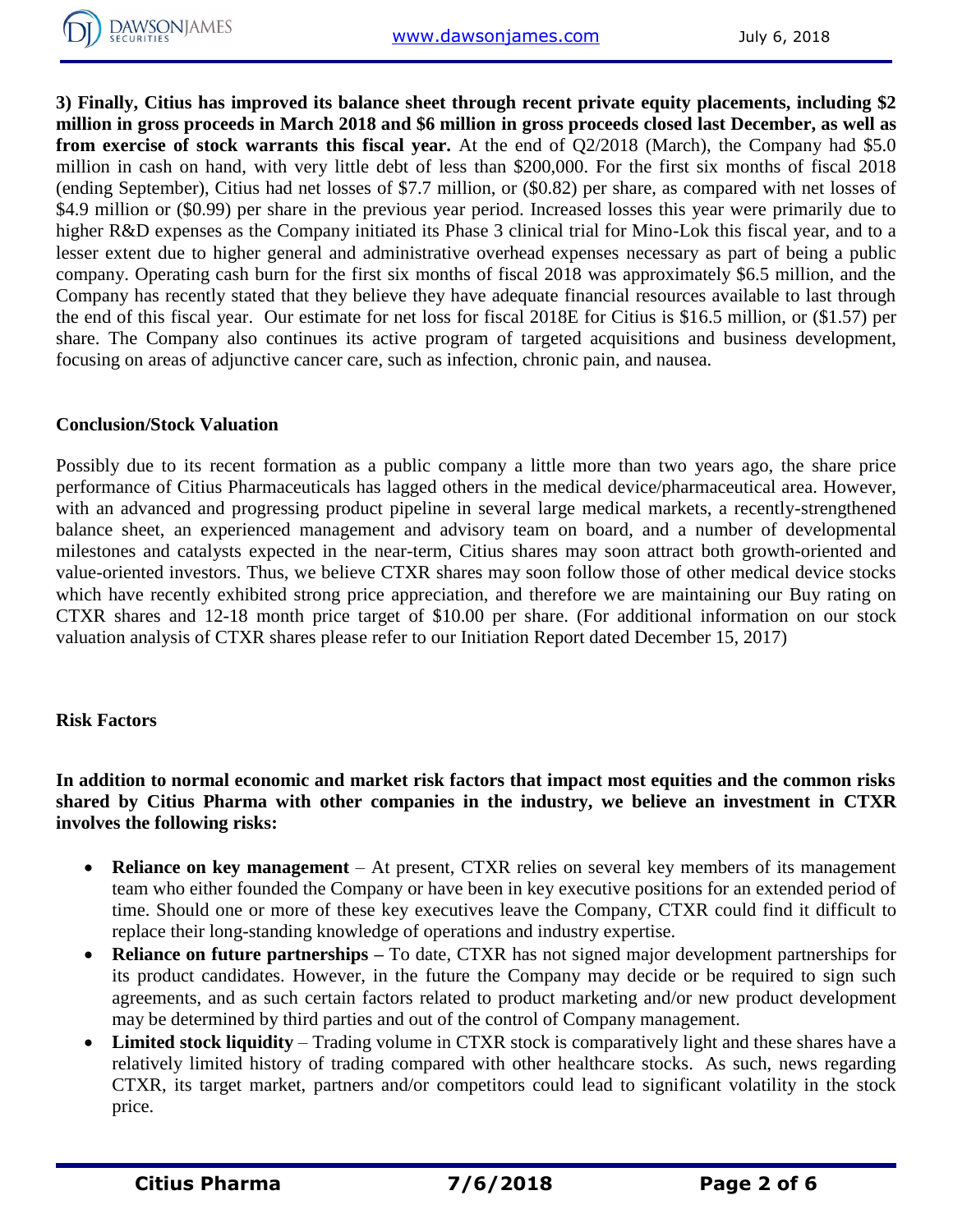

- **Competitive markets**  The Company and its potential partners are expected to compete in its target medical device and pharmaceuticals markets with a number of companies, many of which are considerably larger than the Company. There can be no assurance that the Company and its partners will be able to successfully compete and launch new products into these competitive markets in the future.
- **FDA and regulatory risks** CTXR and its potential partners are subject to regulatory review for ongoing product research and development, principally approval and review processes of the US Food and Drug Administration and other non-domestic regulatory agencies. In addition, the quality assurance and manufacture of the Company's products will be subject to ongoing oversight and regulation, and any negative correspondence from the FDA or other regulatory agencies in the future could have an adverse effect on the ongoing operations of the Company.
- **Lack of historic profitability** CTXR has not achieved operating profitability since its founding, and according to our forecasts may not be expected to do so in the near future. Although the Company maintains adequate cash reserves at the present time, there can be no assurance the Company will not need to raise additional working capital in the future should operating losses continue.
- **Need to defend patents and other intellectual property** CTXR currently has issued patents and patent applications pending in the US on its medical devices and pharmaceutical products, some of which may expire in the near future. The Company may be required to defend its patents in the US and overseas in the future, and there can be no assurance these defenses will be successful.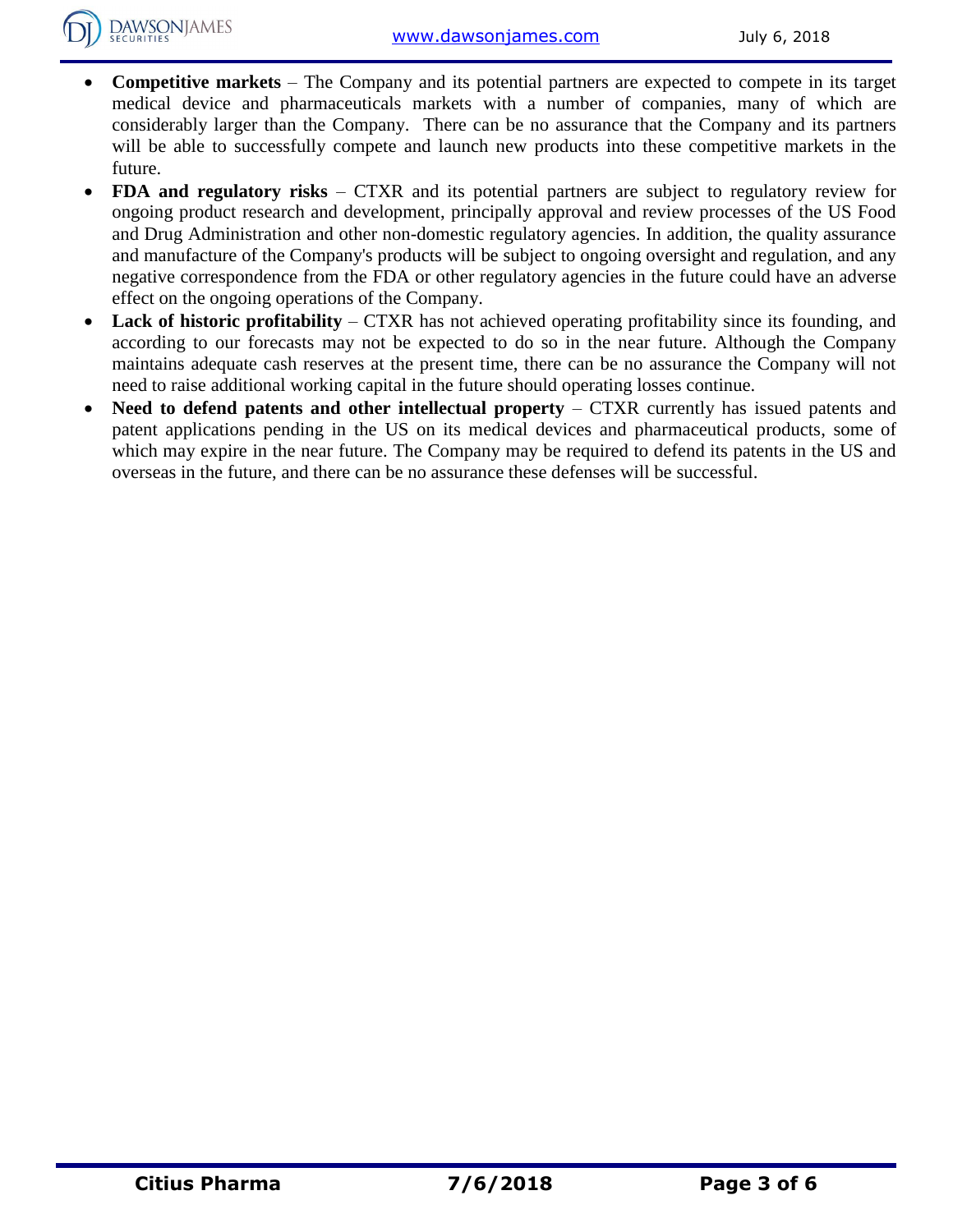

Robert M. Wasserman

#### **Citius Pharmaceuticals, Inc. Consolidated Statements of Income** (In 000s, except per share data)

| <b>FYE</b> September           | 2014<br>$(9-Mos.)$ | 2015       | 1016<br><b>December</b> | 2016<br><b>March</b> | 3016<br>June | 4Q16<br><b>September</b> | 2016                    | 1017<br><b>December</b> | 2017<br><b>March</b> | 3017<br>June | 4017<br><b>September</b> | 2017       | <b>2018E</b> |
|--------------------------------|--------------------|------------|-------------------------|----------------------|--------------|--------------------------|-------------------------|-------------------------|----------------------|--------------|--------------------------|------------|--------------|
| Revenue                        | \$0                | \$0        | \$0                     | \$0                  | \$0          | \$O                      | \$0                     | \$0                     | \$O                  | \$0          | \$0                      | \$0        | \$0          |
| <b>Operating Expenses</b>      |                    |            |                         |                      |              |                          |                         |                         |                      |              |                          |            |              |
| Research and development       | 1                  | 1,797      | 829                     | (200)                | 381          | 1.923                    | 2.933                   | 1.411                   | 860                  | 191          | 474                      | 2.936      | 8,000        |
| General and administrative     | 183                | 947        | 294                     | 756                  | 1.465        | 1.269                    | 3,784                   | 1,132                   | 1.384                | 1.798        | 1,749                    | 6,063      | 7,000        |
| Stock-based compensation       | 470                | 486        | 121                     | 116                  | 281          | 214                      | 732                     | 242                     | 300                  | 267          | 179                      | 987        | 1,000        |
| Total operating expenses       | 654                | 3,230      | 1,245                   | 672                  | 2,126        | 3,407                    | 7,449                   | 2,785                   | 2,544                | 2,255        | 2,402                    | 9,986      | 16,000       |
| Income (loss) from operations  | (S654)             | (S3, 230)  | (\$1,245)               | (S672)               | (S2, 126)    | (S3, 407)                | (S7, 449)               | (S2,785)                | (S2, 544)            | (S2, 255)    | ( \$2,402)               | (S9,986)   | (\$16,000)   |
| Other income (loss)            | (84)               | 328        | 24                      | (198)                | (1.489)      | 817                      | (846)                   | 609                     | (200)                | (167)        | (641)                    | (399)      | (500)        |
| Net income (loss) before taxes | (5738)             | (S2, 902)  | (\$1,221)               | (S869)               | (S3, 616)    | ( \$2,590)               | (S8, 296)               | (S2, 176)               | (S2, 743)            | (S2, 422)    | (S3, 043)                | (S10, 385) | (\$16,500)   |
| Income taxes benefit)          | $\overline{0}$     | ⊻          | $\bf{0}$                | 0                    | $\bf{0}$     | 0                        | $\overline{\mathbf{0}}$ | 0                       | 0                    | 0            | 0                        | $\bf{0}$   |              |
| Net income (loss)              | (5738)             | ( \$2,902) | (\$1,221)               | (S869)               | (S3,616)     | ( \$2,590)               | ( \$8, 296)             | ( \$2,176)              | (S2, 743)            | (S2, 422)    | ( \$3,043)               | (\$10,385) | (\$16,500)   |
| Basic income per share         | (50.57)            | (S1.37)    | (S0.53)                 | (S0.35)              | (S0.75)      | (S0.53)                  | (\$2.29)                | (S0.44)                 | (S0.55)              | (S0.49)      | (S0.43)                  | (\$1.89)   | (S1.57)      |
| Diluted income per share       | (S0.57)            | (S1.37)    | (S0.53)                 | (S0.35)              | (S0.75)      | (S0.53)                  | (\$2.29)                | (S0.44)                 | (S0.55)              | (S0.49)      | (S0.43)                  | (51.89)    | (\$1.57)     |
| Basic shares outstanding       | 1.288              | 2,122      | 2,294                   | 2.483                | 4.844        | 4.871                    | 3,623                   | 4,903                   | 4,993                | 4,953        | 7.080                    | 5,482      | 10,500       |
| Diluted shares outstanding     | 1,288              | 2,122      | 2,294                   | 2,483                | 4,844        | 4,871                    | 3,623                   | 4,903                   | 4,993                | 4,953        | 7,080                    | 5,482      | 10,500       |
| Key ratios:                    |                    |            |                         |                      |              |                          |                         |                         |                      |              |                          |            |              |
| Revenue growth                 | N/A                | N/A        | N/A                     | N/A                  | N/A          | N/A                      | N/A                     | N/A                     | N/A                  | N/A          | N/A                      | N/A        | N/A          |
| G & A/revenue                  | N/A                | N/A        | N/A                     | N/A                  | N/A          | N/A                      | N/A                     | N/A                     | N/A                  | N/A          | N/A                      | N/A        | N/A          |
| R&D/revenue                    | N/A                | N/A        | N/A                     | N/A                  | N/A          | N/A                      | N/A                     | N/A                     | N/A                  | N/A          | N/A                      | N/A        | N/A          |
| <b>Tax Rate</b>                | 0.0%               | 0.0%       | 0.0%                    | 0.0%                 | 0.0%         | 0.0%                     | 0.0%                    | $0.0\%$                 | 0.0%                 | 0.0%         | 0.0%                     | 0.0%       | 0.0%         |
| Deprec, amort & non-cash comp. | 3,958              | 154        | 100                     | 290                  | 1.900        | (560)                    | 1.730                   | (380)                   | 780                  | 800          | 1.100                    | 2.300      | 2.500        |
| Cash Flow/share                | \$2.50             | (S1.29)    | (S0.49)                 | (S0.23)              | (S0.35)      | (S0.65)                  | ( \$1.81)               | (S0.52)                 | (S0.39)              | (S0.33)      | (S0.27)                  | (S1.52)    | (S1.33)      |
| EBITDA/share                   | \$2.50             | (\$1.29)   | (S0.49)                 | (S0.23)              | (S0.35)      | (S0.65)                  | ( \$1.81)               | (S0.52)                 | (S0.39)              | (S0.33)      | (S0.27)                  | (\$1.52)   | (S1.33)      |

|                                           | <b>Balance Sheets</b> |          |  |
|-------------------------------------------|-----------------------|----------|--|
|                                           | (S000s)               |          |  |
| Assets:                                   | 9/30/17               | 3/31/18  |  |
| <b>Current Assets</b>                     |                       |          |  |
| Cash and equivalents                      | \$3.204               | \$5,008  |  |
| Prepaid expenses and other current assets | 220                   | 65       |  |
| <b>Total</b> current                      | 3.424                 | 5.073    |  |
| Property and equipment, net               | 3                     | 2        |  |
| Other Assets                              |                       |          |  |
| Deposits                                  | $\overline{2}$        | 2        |  |
| In-process R&D                            | 19,400                | 19,400   |  |
| Goodwill                                  | 1.587                 | 1.587    |  |
| <b>Total Assets</b>                       | \$24,417              | \$26.064 |  |
| Liabilities:                              |                       |          |  |
| <b>Current liabilities</b>                |                       |          |  |
| Accounts payable                          | \$602                 | \$1,400  |  |
| Accrued expenses                          | 561                   | 143      |  |
| Accrued compensation                      | 1.063                 | 795      |  |
| <b>Accrued</b> interest                   | 42                    | 50       |  |
| Notes payable - related parties           | 173                   | 173      |  |
| Due to related party                      | 28                    | 0        |  |
| <b>Total current</b>                      | 2.469                 | 2,562    |  |
| Stockholders' equity                      | 21.947                | 23.502   |  |
| <b>TOTAL LIAB &amp; EQ</b>                | \$24,417              | \$26,064 |  |

*Source: Dawson James Securities, Inc. estimates; Company documents*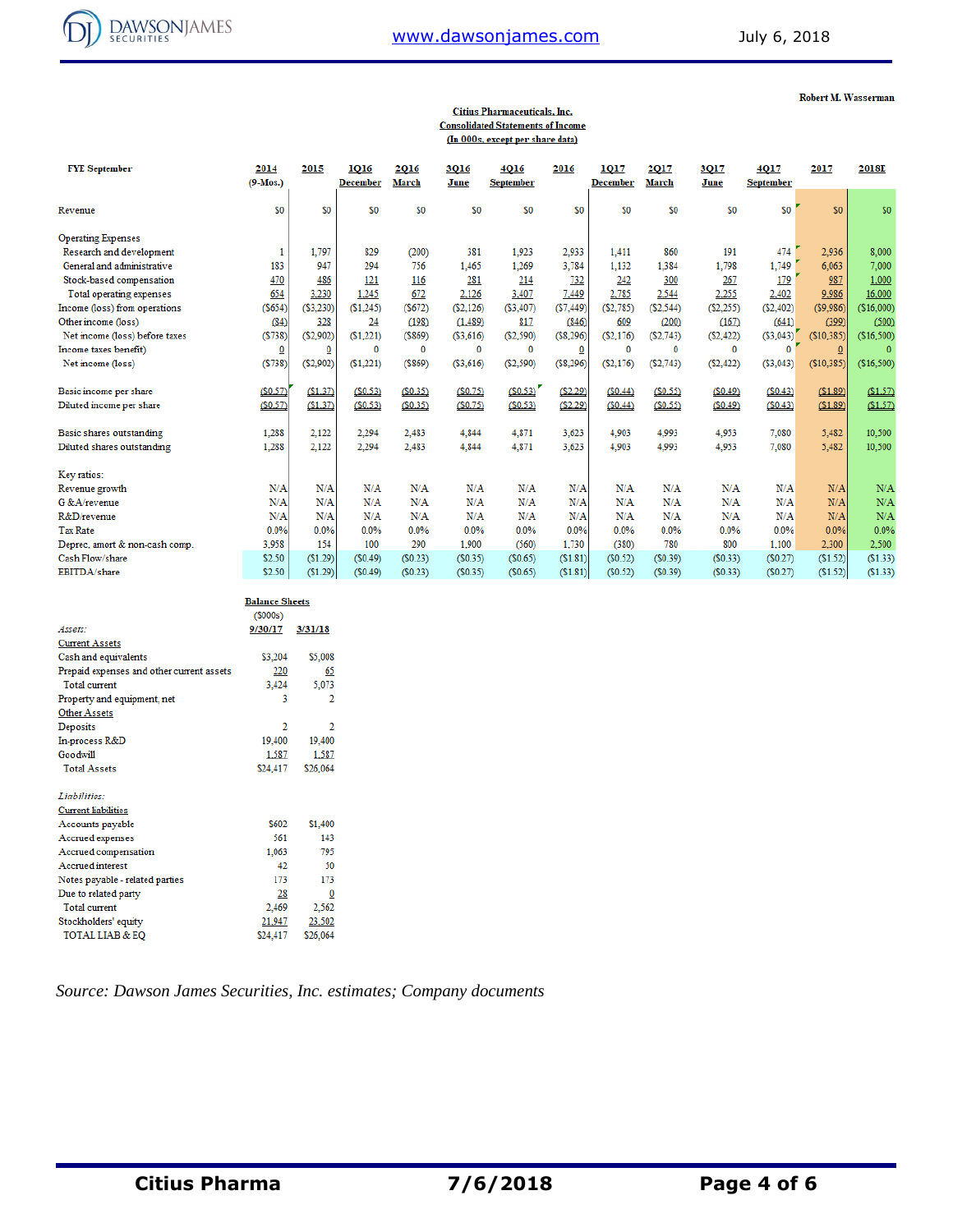

#### **Important Disclosures:**

#### **Price Chart:**



Price target and ratings changes over the past 3 years: Initiated – Buy - December 15, 2017 – Price Target \$10.00

Dawson James Securities, Inc. (the "Firm") is a member of the Financial Industry Regulatory Authority ("FINRA") and the Securities Investor Protection Corporation ("SIPC").

The Firm does not make a market in the securities of the subject company (s). The Firm has engaged in investment banking relationships with CTXR in the prior twelve months, as a manager or co-manager of a public offering and has received compensation resulting from those relationships. The Firm may seek compensation for investment banking services in the future from the subject company(s). The Firm has received any other compensation from the subject company(s) in the last 12 months for services unrelated to the managing or co-managing of a public offering.

Neither the research analyst(s) whose name appears on this report nor any member of his (their) household is an officer, director or advisory board member of these companies. The Firm and/or its directors and employees may own securities of the company(s) in this report and may increase or decrease holdings in the future. As of June 30, 2018, the Firm as a whole did not beneficially own 1% or more of any class of common equity securities of the subject company (s) of this report. The Firm, its officers, directors, analysts or employees may effect transactions in and have long or short positions in the securities (or options or warrants related to those securities) of the company(s) subject to this report. The Firm may effect transactions as principal or agent in those securities.

Analysts receive no direct compensation in connection with the Firm's investment banking business. All Firm employees, including the analyst(s) responsible for preparing this report, may be eligible to receive non-product or service specific monetary bonus compensation that is based upon various factors, including total revenues of the Firm and its affiliates as well as a portion of the proceeds from a broad pool of investment vehicles consisting of components of the compensation generated by investment banking activities, including but not limited to shares of stock and/or warrants, which may or may not include the securities referenced in this report.

Although the statements in this report have been obtained from and are based upon recognized statistical services, issuer reports or communications, or other sources that the Firm believes to be reliable, we cannot guarantee their accuracy. All opinions and estimates included in this report constitute the analyst's judgment as of the date of this report and are subject to change without notice.

**Information about valuation methods and risks can be found in the "STOCK VALUATION" and "RISK FACTORS" sections of this report.**